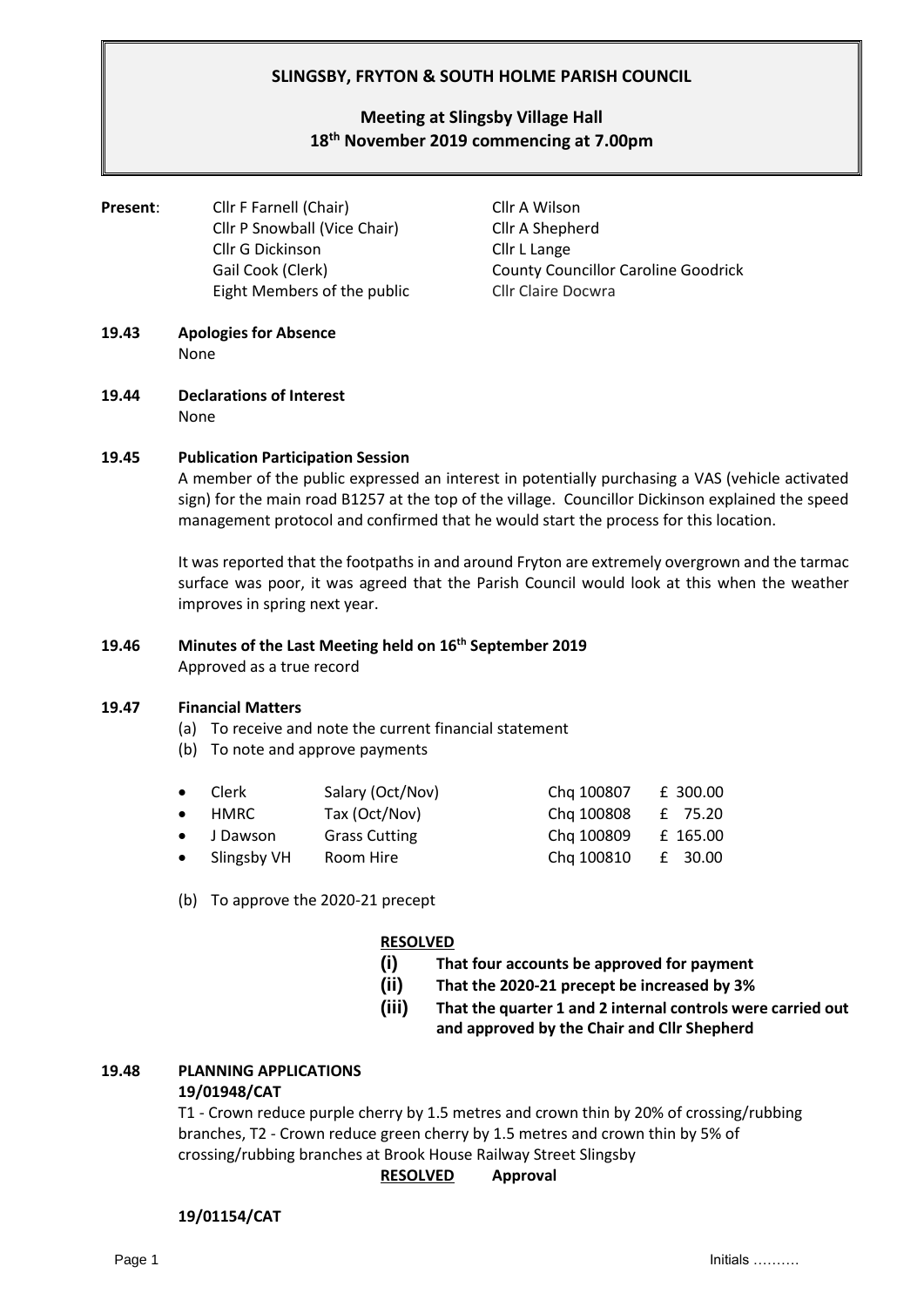Removal of 2no. cherry tree suckers in lawned area of rear garden at Lendal Cottage High Street Slingsby.

**RESOLVED Approval**

## **19/01144/CAT**

Works to 4no. Ash, 1no. Sycamore and 1no. Rowan to include the cutting back of branches interfering with phone line at Slingsby Sports Club Church Lane Slingsby

## **RESOLVED Approval**

## **19/01223/HOUSE**

Erection of a single storey side extension at Apple Tree Cottage Railway Street Slingsby **RESOLVED Approval, subject to no neighbour objections**

## **19/01199/FUL**

Amalgamation of 2no. dwellings being Hollyhock Cottage and Lesmar to form 1no. three bedroom dwelling (internal alterations only) at Hollyhock Cottage/Lesmar Railway Street Slingsby

## **RESOLVED Approval**

## **19/01186/73M**

Variation of condition 08 of planning approval 07/00259/MFUL dated 26.06.2007 - substitution of drawing number P19/01/02 revision A with drawing number 101 to allow a reconfiguration of the pitch layout and provision of additional site roads at Robin Hood Caravan Site Green Dyke Lane Slingsby

## **RESOLVED**

**Approval, subject to adequate treatment works** 

## **19.49 SLINGSBY CIC FUNDING REQUEST FOR PA SYSTEM**

## **RESOLVED**

## **Members approved a contribution of £100**

## **19.50 PARISH ITEMS**

## **(a) Street Lights**

Clerk to contact Peter Ball to arrange a Parish Council site meeting with a view to replacing some of heritage lights to LED in Railway Street

## **(b) Highways Issues**

Some pot holes have been repaired. Clerk to report a dangerous pot hole at the end of Totten Lane

## **(c) Dog Fouling**

Clerk to purchase two dog waste bins for either end of the Fryton footpath.

## **(d) Village Drainage Survey**

Chairman to contact District Cllr Simon Thackray with regard to the village drainage system.

## **(e) Speeding**

Cllr Lange was extremely concerned about the speeding vehicles through South Holme. Residents in attendance appreciated the deployment of the NYP Local Beat Manager who has carried out adhoc speed checks.

## **(f) Cemetery Maintenance**

Mr Dawson will carry out headstone checks and grass cutting in the spring. The Chair will contact Mr Hodgson with regard to carrying out works to remove the moles.